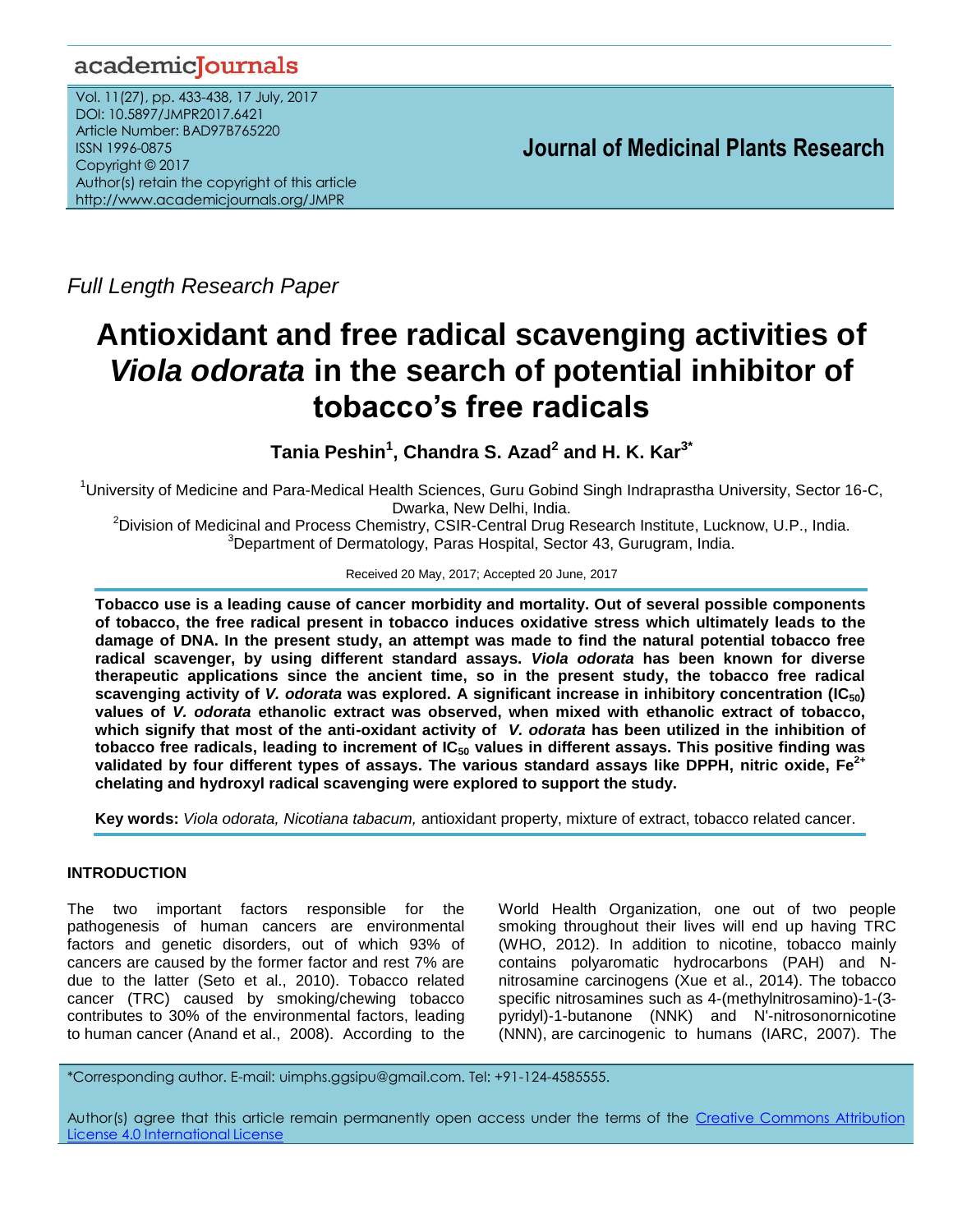NNK and NNN cause cancer by deoxyribonucleic acid (DNA) adductions and mutations by receptor-mediated effect on tumor growth (Xue et al., 2014; Takahashi et al., 2010). Tobacco smokes contains free radicals which induce oxidative damage or stress (Valko et al., 2006). The cause of oxidative stress is the production of oxidant species like reactive oxygen species (ROS) and reactive nitrogen species (RNS). The bulk of ROS are generated by the mitochondrial respiratory chain through incomplete reduction of molecular oxygen to water during oxidative phosphorylation, in addition to during microsomal and peroxisomal oxidations (De Marco, 2003).

The tobacco smoke has large amounts of nitric oxide and other unstable oxidants like hydroquinones, semiquinones and quinones (Xue et al., 2014; Hecht, 2003). These compounds induce redox cycling and are responsible for oxidative damage (Hecht, 2011; Pryor et al., 1998). The NNK leads to increased levels of 8 hydroxy-2'-deoxyguanosine adducts in lung tissues, when orally administrated or intraperitoneally injected into mice and rats. The 8-Hydroxy-2'-deoxyguanosine is an important pre-mutagenic lesion produced from ROS that is a marker of DNA oxidative damage (Rosa et al., 1998; Chung and Xu, 1992). The activation of nuclear factor kappa-light-chain-enhancer of activated B cells (NF-κB) is also responsible for increased level of ROS during tumor progression (Lee and Kim, 2013). So, it has been thought that if any healthy free radical scavenger is consumed along with tobacco, then the concentration of ROS and RNS can be decreased significantly, which subsequently reduce the risk of TRC.

*Viola odorata* (family Violaceae) is commonly known as sweet violet and has been used to treat anxiety, insomnia and hypertension (Mousavi et al., 2016). The pharmacological exploration have shown that this plant also has diuretic, laxative (Vishal et al., 2009), antihypertensive and antidyslipidemic (Siddiqi et al., 2012), antibacterial (Pränting et al., 2010), anticancer (Gerlach et al., 2010), hepatoprotective (Qadir et al., 2014), lung-protective (Koochek et al., 2003) and excellent antioxidant activities (Ebrahimzadeh et al., 2010). The plethora of therapeutic applications of *V. odorata*, fortified the authors to evaluate the free radical scavenging activity of the plant extract over the tobacco extract in continuation of their endeavor in the field of natural product chemistry (Khan et al., 2016). To the best of the author's knowledge, this type of cumulative synergistic study is not reported in the literature so far.

#### **MATERIALS AND METHODS**

#### **Plant material**

*V. odorata* was collected from an authorized dealer of Ayurvedic plants, Sadar bazar, New Delhi. The *Nicotiana tabacum* leaves were collected from Munger, Bihar, India. The sample was authenticated by Dr Sunita Garg, CSIR-National Institute of Science Communication and Information Resources, New Delhi, India and

was deposited in the Raw Material Herbarium and Museum, Delhi (RHMD) under voucher number NISCAIR/RHMD/Consult/2017/ 3081-30. The collected plant material were air dried in shadow and grinded for extraction.

#### **Preparation of extract**

Air dried *N. tabacum* leaves were extracted using 99% ethanol by ultrasonication for 2 h. The combined extract were filtered and concentrated under reduced pressure at 35°C by using rotatory evaporator. The crude extracts were totally dried under high vacuum repeatedly until constant weight was obtained. The dried crude extract was kept over calcium chloride in desiccator for further study.

*V. odorata* (leaves and flower) was firstly extracted with petroleum ether at room temperature for 2 days to remove nonpolar impurities and waxes (fraction CPEEx). The crude extract was then dissolved in diethyl ether and left for 2 days at room temperature (extract CDEEEx). The solution was occasionally stirred with the help of glass rod. After filtration, the crude extract was dissolved in 99% ethanol and left for 2 days at room temperature (extract CEEx). The combined petroleum ether extract (CPEEx), diethyl ether extract (CDEEEx) and ethanol extract (CEEx) were concentrated under reduced pressure at 35°C by using rotatory evaporator and desiccated separately for further study (Tang et al., 2010).

#### **Determination of total flavonoid content**

The total flavonoid content was determined by colorimetric aluminum chloride (AICl<sub>3</sub>) method with slight modification (Ahn *et* al., 2007). The 0.5 mL of 2% AlCl<sub>3</sub> in ethanol and 0.1 mL of 1 M potassium acetate were added to 0.5 mL of sample or standard. After 1 h at room temperature, the absorbance of the reaction mixture was measured at 415 nm with a double beam ultraviolet/visible spectrophotometer. The quercetin (2-(3,4 dihydroxyphenyl)-3,5,7-trihydroxy-4H-chromen-4-one) was used as standard.

#### **Determination of total phenol content**

Total phenolic compound contents were determined by the Folin-Ciocalteau reagent and gallic acid (trihydroxybenzoic acid) (Agbor et al., 2014). The method is based on the theory that Folin-Ciocalteau reagent shows blue color by reaction with phenolic compounds. The extract samples (0.5 mL) were mixed with Folin-Ciocalteu reagent (5 mL, 10% v/v, diluted with de-ionized water) and aqueous sodium carbonate (4 mL, 1 M). The mixture was allowed to stand for 30 min at room temperature and the phenols were determined by measuring absorbance at 765 nm. The standard curve was constructed by different concentration of gallic acid (mg/mL) in methanol : water solutions (50:50 v/v).

#### **Antioxidant activity**

#### *Assay of free radical scavenging activity (DPPH)*

The 2,2-diphenyl-1-picrylhydrazyl (DPPH) radical was used for determination of free radical scavenging activity of the extracts based on the method given by Brand-William et al. (1995). This method depends on the decrease in absorbance at 517 nm, of colored solution of DPPH in methanol by reference or extract. Ascorbic acid in methanol (1 mg/mL) was used as reference. Different concentrations of each extract were added to methanolic solution of DPPH (100 µM) in equal volumes and left for 20 to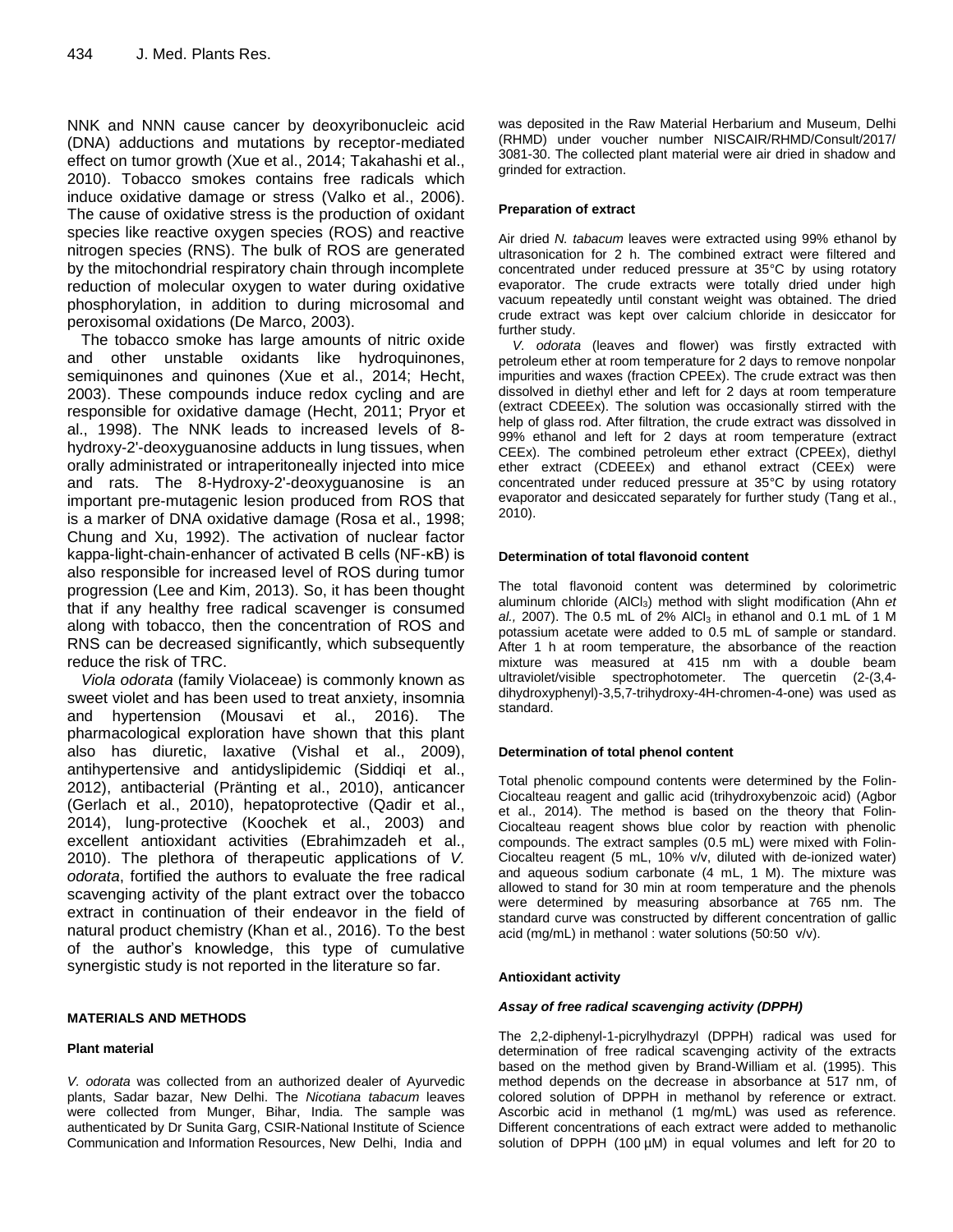30 min at room temperature. The absorbance was recorded at 517 nm and DPPH radical scavenging activity was calculated as follows:

Inhibition (%) = 
$$
(Abs_{blank} - Abs_{sample}/Abs_{blank}) \times 100
$$

Where, Abs*blank* is the absorbance of the control, containing all reagents except extract. The inhibitory concentration  $(IC_{50})$  values represent the concentration of sample, which is required to inhibit 50% of DPPH free radicals.

#### *Assay of nitric oxide-scavenging activity*

The theory of the assay depends on the estimation of nitrite ion by Griess reagent (Jagetia and Baliga, 2004). The nitrite ion is formed by the reaction of nitric oxide with oxygen, in which nitric oxide is generated by the sodium nitroprusside at biological pH. The Griess reagent usually contains 0.2% naphthylethylenediamine dihydrochloride (NED), and 2% sulphanilamide in 5% phosphoric acid. The competitive scavenging activity of nitrite ion with oxygen leads to lesser production of nitrite ions. To carry out the experiment, sodium nitroprusside (10 mM), in phosphate buffer at pH 7, was mixed with different concentrations of each extracts dissolved in methanol and left for 2 to 2.5 h at room temperature under dark and anhydrous condition. The absorbance was recorded at 546 nm after adding 0.5 mL of Griess reagent in the experimental mixture. Quercetin was used as positive control or reference.

#### *Assay of metal chelating activity*

Ferric ions (Fe<sup>2+</sup>)-chelating activity of extracts were determined by following the method of Dinis et al. (1994) and Gülçin et al. (2004) with minor modification. The  $Fe^{2+}$  capacity was recorded spectrophotometrically at 562 nm. Briefly, the plant extract at different concentrations in methanol was added into 0.1 mL of FeCl2 (1 mM) followed by addition of 0.1 mL of ferrozine (3-(2-pyridyl)-5,6 diphenyl-1,2,4-triazine-p,p′-disulfonic acid monosodium salt hydrate) solution (5 mM). The experiment solution was incubated at room temperature for about 10 to 15 min. Finally, the absorbance value of the mixture was quantified spectrophotometrically at 562 nm using same formula used for DPPH assay. Where Abs*blank* was the absorbance of the control, and Abs*sample* was the absorbance of the extract or positive control.

#### *Assay of hydroxyl radical scavenging activity*

The assay for hydroxyl radical scavenging activity was developed according to Kim *et al.* with minor modifications (Kim and Minamikawa, 1997; Topal et al., 2016). The extract at different concentrations in methanol was mixed with  $0.4$  mL of  $FeSO<sub>4</sub>$  (10 mM), 0.4 mL ethylenediaminetetraacetic acid (EDTA, 10 mM), 0.4 mL of 2-deoxyribose, 0.2 mL of phosphate buffer and 250 µL of hydrogen peroxide. The experimental mixture was incubated at room temperature for about 4 to 5 h. In the next step 1 mL of trichloroacetic acid (2.5%) and 1 mL thiobarbituric acid (1%) were added to the experimental mixture and heated for 5 minutes at 80°C. After cooling, its absorbance was measured at 520 nm. The hydroxyl radical scavenging activity (%) was calculated using the same formula which was used for DPPH activity. The  $IC_{50}$  was calculated by plotting the inhibition percentage against extract concentrations.

#### *Determination of antioxidant properties of mixture of extracts*

The combined activity of both extracts was determined by mixing

the different w/w combination. The scavenging activity of the combined extract was determined by the described assays. For this, the mixture of extract was incubated at room temperature with occasionally shaking for about 3 to 3.5 h and then heated at 50 to 60°C for 10 min. This experimental results obtained by interval of times showed that 3 to 3.5 h are sufficient time for this kind of study. The different possible combinations of w/w ratio of mixture were examined with 50 to 10% of tobacco extract with *V. odorata* extract. The most important results are shown in the current manuscript.

#### **Statistical analysis**

The data of various analyses were expressed as mean  $\pm$  standard deviation. All tests were carried out in triplicate to improve the accuracy. The data reported in the present manuscript were analysed using one way analysis of variance (ANOVA) followed by Dunnet's test. In the experiments, P values of <0.05 were taken to be significant.

## **RESULTS**

#### **Total phenolic and total flavonoid contents**

The total phenolic and total flavonoid contents in the different extracts expressed as gallic acid equivalent and quercetin equivalent are shown in Figure 1. The total phenolic and total flavonoid contents were greater in the ethanolic extract [CEEx] than in the diethyl ether extract [CDEEEx]. The petroleum ether extract [CPEEx] showed no positive results in the phytochemical screening. The results were calculated from the standard gallic and quercetin calibration curves ( $R^2$  = 0.99).

## **Free radical scavenging activities**

The DPPH free radical scavenging activity of ethanolic extracts of *V. odorata, N. tabacum* and mixture of both are reported in Table 1. It was found that the radical scavenging activities of the extract were in linear relation with concentration, that is, increased with the concentration. The IC<sub>50</sub> value of CEEx (*V. odorata*) and CEEx (*N. tabacum*) were 112.36 ± 0.8 μg/mL and 312.68 ± 0.6 μg/mL, respectively, thus signifying that CEEx (*V. odorata*) has a very good antioxidant property. The  $IC_{50}$ of ascorbic acid (vitamin C) was found to be  $4.98 \pm 0.3$  $\mu$ g/mL for DPPH assay. The IC<sub>50</sub> of nitric oxide radical scavenging activity (NORSA) of CEEx (*V.odorata*) was found to be 1.26 µg/mL, which may not be considered good as compared to the IC<sub>50</sub> of Quercetin (19.86  $\pm$  0.6 µg/mL). The CEEx extracts of *V. odorata* and *N. tabacum*  also showed good metal chelating activity, which was 168.43 ± 0.2 μg/mL and 168.43 ± 0.2 µg/mL, respectively. The hydroxy radical scavenging activity of CEEx extracts of *V. odorata* and *N. tabacum* were found to be 228.65  $\pm$  0.9 µg/mL and 356.36  $\pm$  0.8 µg/mL, respectively.

The main focus of the current manuscript is the scavenging properties of combined extract of *V. odorata* and *N. tabacum.* The combined DPPH assay revealed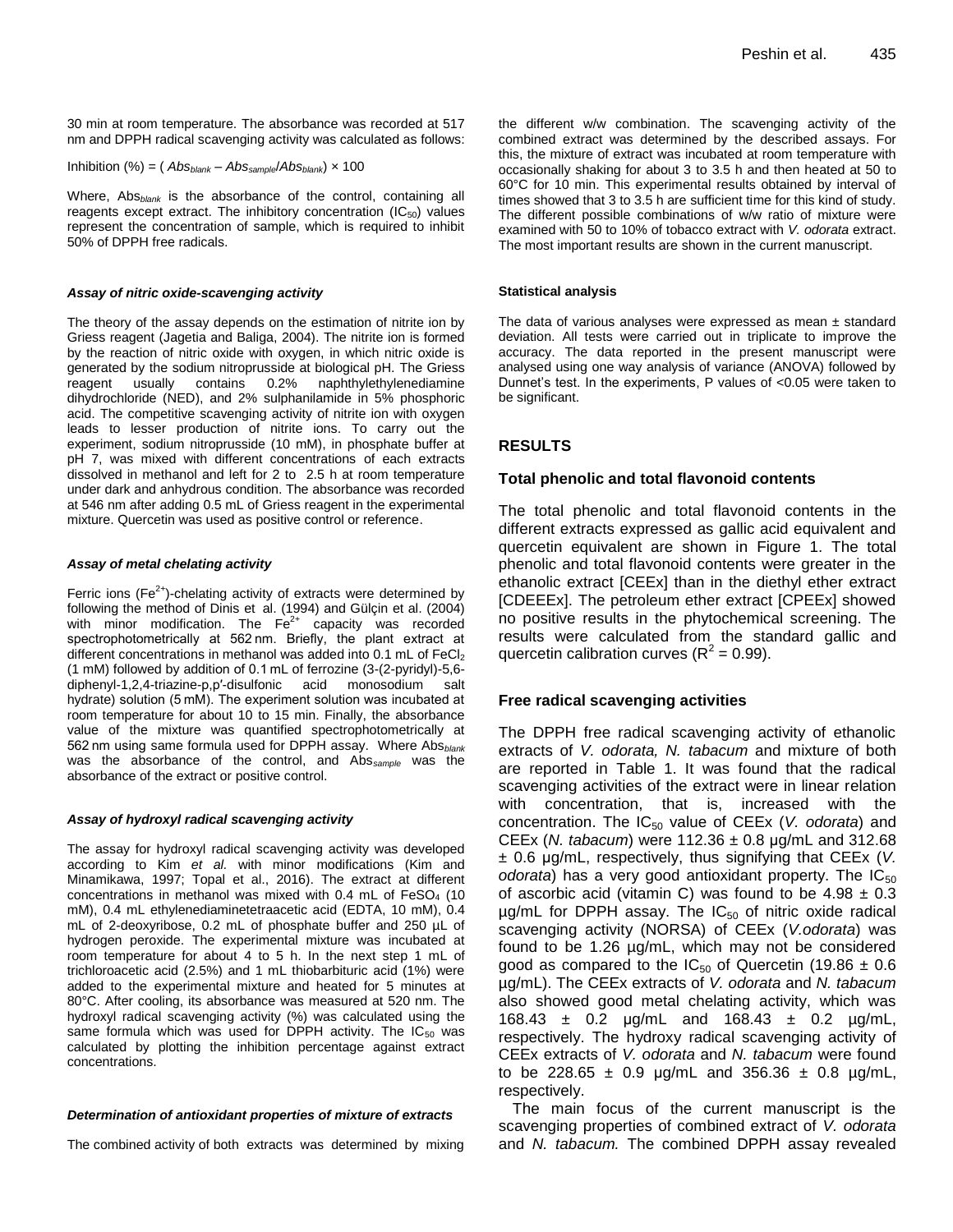| <b>Extract</b>                                  | <b>DPPH</b> radical<br>scavenging IC <sub>50</sub><br>$(\mu g/mL)^a$ | Nitric oxide radical<br>scavenging IC <sub>50</sub><br>$(mg/mL)^b$ | <b>Metal chelating</b><br>activity $IC_{50}$<br>$(\mu g/mL)$ | Hydroxyl radical<br>scavenging $IC_{50}$<br>$(\mu g/mL)$ |
|-------------------------------------------------|----------------------------------------------------------------------|--------------------------------------------------------------------|--------------------------------------------------------------|----------------------------------------------------------|
| CEEx (V.odorata)                                | $112.36 \pm 0.8$                                                     | $1.26 \pm 0.9$                                                     | $168.43 \pm 0.2$                                             | $228.65 \pm 0.9$                                         |
| CEEx (N.tabacum)                                | $312.68 \pm 0.6$                                                     | Not determined                                                     | $242.43 \pm 0.2$                                             | $356.36 \pm 0.8$                                         |
| $CEEx (V. odorata + N.$<br>$tabacum)$ (80% w/w) | $235.16 \pm 0.2$                                                     | $1.41 \pm 0.3$                                                     | $223.62 \pm 0.2$                                             | $315.12 \pm 0.3$                                         |

**Table 1.** Free radical scavenging activities of ethanolic extract of *V. odorata, N. tabacum* and mixture of both.

<sup>a</sup>IC<sub>50</sub> of ascorbic acid (Vitamin C) was 4.98 ± 0.3 µg/mL for DPPH assay;  ${}^{\text{b}}$ IC<sup>50</sup> of quercetin was 19.86 ± 0.6 mg/mL for nitric oxide scavenging assay. All values are mean  $\pm$  standard deviation. IC<sub>50</sub>, concentration required to inhibit 50% of free radicals.



**Figure 1.** Total phenol and flavonoid contents of different extract of *V. odorata* and *N. tabacum*. (a) Expressed as mg gallic acid equivalent per gram of dry extract; (b) expressed as mg quercetin equivalent per gram of dry extract. All values are mean ± standard deviation.

the scavenging activity of mixture of extract with  $IC_{50}$ 235.16  $\pm$  0.2 µg/mL. The other assays, that is, NORSA, metal chelating activity and hydroxyl radical scavenging gave the  $IC_{50}$  values of 1.41  $\pm$  0.3, 223.62  $\pm$  0.2 and  $315.12 \pm 0.3$  µg/mL, respectively. For this combined extract analysis, the best found combination, that is, 80% w/w of *V. odorata* and *N. tabacum*, was used.

#### **DISCUSSION**

The DPPH assay is a widely accepted and used model for exploration of radical scavenging ability of various extracts and samples. The DPPH is a stable nitrogencentered free radical, in which the color changes from violet to yellow upon reduction. The potential compound or substance capable of inhibiting this free radical is treated as antioxidants and consequently a radical scavenger. It has been accepted that higher total phenol and flavonoids contents lead to good DPPH-scavenging activity (Xu and Chang, 2007). From Figure 1, it is shown that the ethanolic extract of *V. odorata* has good antioxidant activity as expressed in terms of DPPH scavenging activity. The activity of combined ethanolic extract significantly decreased (CEEx (*V. odorata*)) which can be rationalized on the basis of competitive inhibition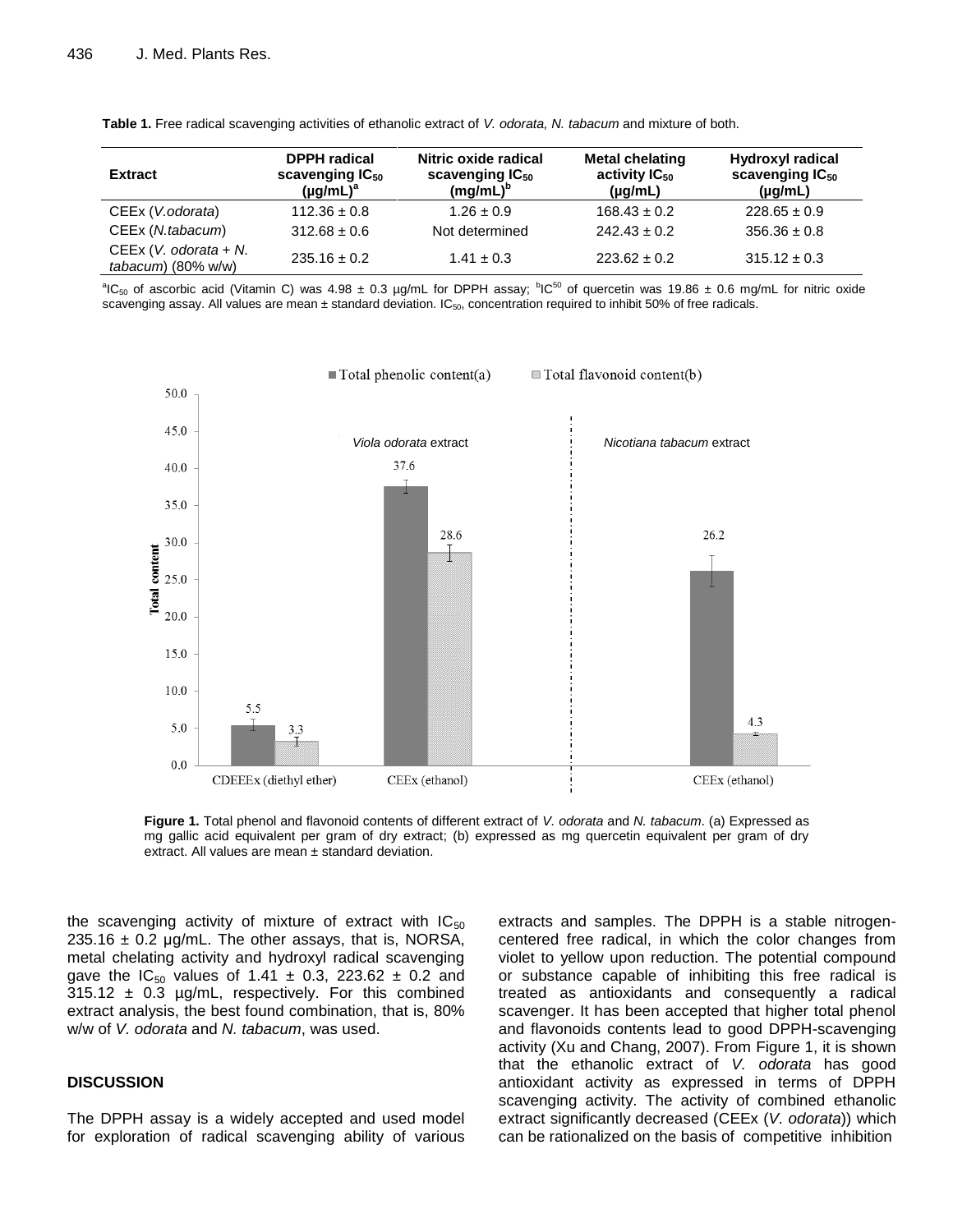of tobacco extract free radicals. The free radicals responsible for TRC significantly was inhibited by the *V.*  odorata, which is shown by increase in IC<sub>50</sub> values  $(235.16 \pm 0.2 \text{ from } 112.36 \pm 0.8 \text{ µg/mL})$ . As NORSA is found to be in the order of mg/mL, nevertheless significant increase in  $IC_{50}$  was observed in the same case from  $1.26 \pm 0.9$  to  $1.41 \pm 0.3$  mg/mL. These results also favor the hypothesis that *V. odorata* has the capability to inhibit the ROS present in tobacco which leads to TRC.

The  $Fe<sup>2+</sup>$  catalyzed the oxidative processes, leading to the formation of hydroxyl radicals and hydro peroxide decomposition reactions. Minimizing the concentration of  $Fe<sup>2+</sup>$  is directly correlated with the decrease in oxidative damage, because it causes the production of oxyradicals (Ak and Gülçin, 2008). The ferrozine formed red colored complex and in the presence of other chelating agent, the red color fades. The absorbance of  $\mathsf{Fe}^{2+}$  ferrozine complex varied linearly, which means that the activity was increased with increase in concentration from 12.5 to 1000 µg/mL. The  $IC_{50}$  for  $Fe^{2+}$  chelating ability of CEEx (*V. odorata*) was  $168.43 \pm 0.2$  ( $\mu$ g/mL) and it significantly increased to  $223.62 \pm 0.2$  (µg/mL) in the presence 20% of tobacco extract w/w (Table 1). This also gave the support that *V. odorata* has a significant tobacco free radical scavenging activity. The principal for hydroxyl radical scavenging activity, is the conversion of 2-deoxuribose to malondialdehyde, which react with thiobarbituric acid giving rise to a pink pigment. The increase in  $IC_{50}$  value form 228.65  $\pm$  0.9 to 315.12  $\pm$  0.3 µg/mL signify the importance of *V. odorata* as a free radical scavenger of tobacco.

# **Conclusion**

In conclusion, it has been found that *V. odorata* has a good antioxidant property, as proved by the ethanolic extract of the same. The various standard assays like DPPH, nitric oxide,  $Fe<sup>2+</sup>$  chelating and hydroxyl radical scavenging was explored to sum up the good antioxidant property of *V. odorata.* In addition to this, *V. odorata*  ethanolic extract was found to be a good scavenger of tobacco free radicals, responsible for tobacco related cancer as significant increment of  $IC_{50}$  value was observed in 20% w/w of tobacco and *V. odorata extract*. The detailed study to find out a more proper tobacco free radical scavenger is under investigation in our laboratory. This finding results in a possible solution to mix the highly antioxidant indexed therapeutically important plant to tobacco so that the emission of cancer causing free radicals can be inhibited and this may reduce the chance of occurrence of tobacco related cancer.

# **CONFLICT OF INTERESTS**

The authors declare that there is no conflict of interest.

# **ACKNOWLEDGEMENT**

One of the authors (TP) thank AIRF, JNU, India and R&D Indian Oil Limited, Faridabad, India for providing instrumental facilities. The authors thank Gautam Budhha University, Greater Noida for providing some laboratory facilities.

# **REFERENCES**

- Agbor GA, Vinson JA, Donnelly PE (2014). Folin-Ciocalteau reagent for polyphenolic assay. Int. J. Food Sci. Nutr. Diet 3(8):147-156.
- Ahn MR, Kumazawa S, Usui Y, Nakamura J, Matsuka M, Zhu F, Nakayama T (2007). Antioxidant activity and constituents of propolis collected in various areas of China. Food Chem. 101(4):1383-1392.
- Ak T, Gülçin İ (2008). Antioxidant and radical scavenging properties of curcumin. Chem. Biol. Interact. 174(1):27-37.
- Anand P, Kunnumakara AB, Sundaram C, Harikumar KB, Tharakan ST, Lai OS, Sung B, Aggarwal BB (2008). Cancer is a preventable disease that requires major lifestyle changes. Pharm. Res. 25(9):2097-2116.
- Brand-Williams W, Cuvelier ME, Berset C (1995). Use of a free radical method to evaluate antioxidant activity. LWT-Food Sci. Technol. 28(1):25-30.
- Chung FL, Xu Y (1992). Increased 8-oxodeoxyguanosine levels in lung DNA of A/J mice and F344 rats treated with the tobacco-specific nitrosamine 4-(methyhiitrosamine)-l-(3-pyridyl)-1-butanone. Carcinogenesis 13(7):1269-1272.
- De Marco F (2013). Oxidative stress and HPV carcinogenesis. Viruses. 5(2):708-731.
- Dinis TC, Madeira VM, Almeida LM (1994). Action of phenolic derivatives (acetaminophen, salicylate, and 5-aminosalicylate) as inhibitors of membrane lipid peroxidation and as peroxyl radical scavengers. Arch. Biochem. Biophys. 315(1):161-169.
- Ebrahimzadeh MA, Nabavi SM, Nabavi SF, Bahramian F, Bekhradnia AR (2010). Antioxidant and free radical scavenging activity of *H. officinalis* L. var. angustifolius, V. odorata, B. hyrcana and C. speciosum. Pak. J. Pharm. Sci. 23(1):29-34.
- Gerlach SL, Rathinakumar R, Chakravarty G, Göransson U, Wimley WC, Darwin SP, Mondal D (2010). Anticancer and chemosensitizing abilities of cycloviolacin O2 from Viola odorata and psyle cyclotides from Psychotria leptothyrsa. Biopolymers 94(5):617-625.
- Gülçin Ì, Şat İG, Beydemir Ş, Elmastaş M, Küfrevioǧlu Öİ (2004). Comparison of antioxidant activity of clove (Eugenia caryophylata Thunb) buds and lavender (*Lavandula stoechas* L.). Food Chem. 87(3):393-400.
- International Agency for Research on Cancer Working Group on the Evaluation of the Carcinogenic Risks to Humans (IARC) (2007). IARC Monographs on the Evaluation of Carcinogenic Risks to Humans VOLUME 89. Smokeless tobacco and some tobaccospecific N-Nitrosamines. World Health Organization International agency for research on cancer. Available https://monographs.iarc.fr/ENG/recentpub/mono89.pdf
- Jagetia GC, Baliga MS (2004). The evaluation of nitric oxide scavenging activity of certain Indian medicinal plants in vitro: a preliminary study. J. Med. Food 7(3):343-348.
- Khan MF, Azad CS, Kumar A, Saini M, Narula AK, Jain S (2016). Novel Imbricatolic acid derivatives as protein tyrosine phosphatase-1B inhibitors: Design, synthesis, biological evaluation and molecular docking. Bioorg. Med. Chem. Lett. 26(8):1988-1992.
- Kim JW, Minamikawa T (1997). Hydroxyl radical-scavenging effects of spices and scavengers from brown mustard (Brassica nigra). Biosci. Biotechnol. Biochem. 61(1):118-23.
- Koochek MH, Pipelzadeh MH, Mardani H (2003). The effectiveness of Viola odorata in the prevention and treatment of formalin-induced lung damage in the rat. J. Herbs Spices Med. Plants 10(2):95-103.
- Lee JW, Kim JH (2013). Activation of the leukotriene B4 receptor 2 reactive oxygen species (BLT2-ROS) cascade following detachment confers anoikis resistance in prostate cancer cells. J. Biol. Chem.